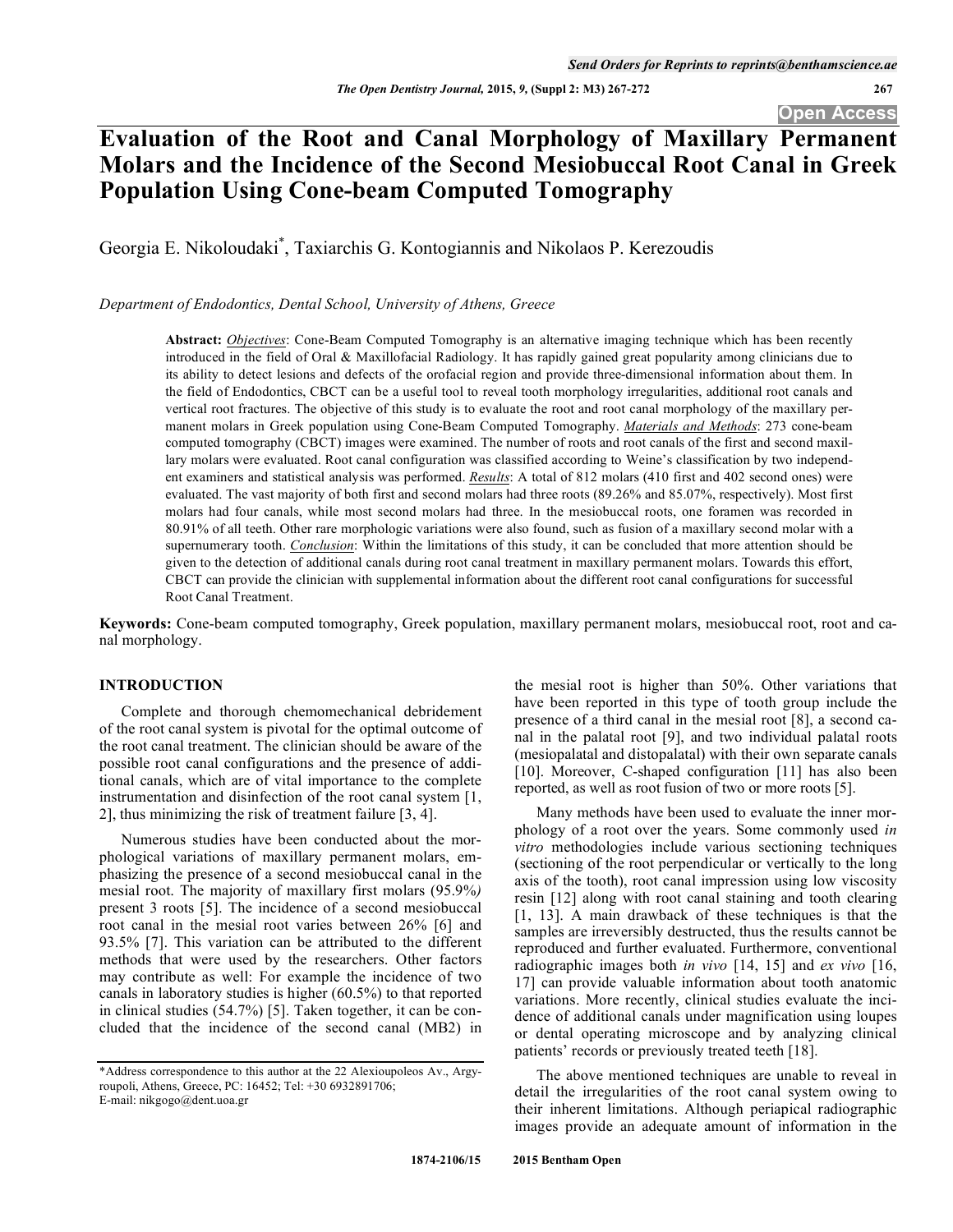everyday clinical practice, their interpretation can be perplexed by several factors such as the regional anatomic landmarks or superimposition of adjacent teeth and hard tissues of the orofacial region. Due to the two-dimensional depicting potential and the possible geometric distortion of the image, many three-dimensional anatomic irregularities may be concealed [19, 20]. Recently, cone beam-computed tomography (CBCT) imaging techniques offer an effective way to overcome these limitations. This is feasible by constructing detailed three-dimensional images of the teeth and the surrounding dentoalveolar structures, thus providing useful information for diagnosis and treatment planning before or during root canal treatment and surgical endodontic procedures.

Many studies have been conducted in order to analyze the inner anatomic variations of maxillary molars using CBCT technology. However, there are no reports on the root and canal configurations of maxillary permanent molars in Greek population. The aim of this study is to evaluate the root canal morphology of the first and second maxillary molars in the Greek population using CBCT imaging.

#### **MATERIALS AND METHODS**

A total number of 273 CBCT images were obtained from patients who visited a private radiologic clinic in Athens, Greece, requiring tomographic examination as part of their dental examination, diagnosis or treatment planning. The study was approved and Ethical Clearance was obtained. Patients' gender and age were recorded in a database along with their signed informed consent form.

Teeth were selected in order to fulfill the following inclusion criteria:

- 1. First and second maxillary permanent molars
- 2. With no previous root canal treatment
- 3. With fully developed roots and mature apices

Exclusion criteria included teeth with:

- 1. Open apices
- 2. Root resorption
- 3. Calcification or extensive coronal restorations.

Moreover, tomographic images of poor quality or artifacts were also excluded.

Finally, 812 teeth met the above criteria, 410 maxillary first and 402 maxillary second molars.

The CBCT images were taken by using the NEWTOM VGI (QR, Verona, Italy) operated at 110 kV with a scanning time of 17 seconds (X-ray emission time 5,4 seconds) with field of view 12 x 8 in high resolution mode and a voxel size of 0,125mm. The reconstruction of the images was made from the axial raw data images and with a slice thickness of 0,5mm.The CBCT images were analyzed with the NNT software (version 2.21, QR 2001-2009, QR srl, Verona, Italy), while the contrast and brightness of the images were adjusted in order to ensure optimal visualization by using the image-processing tool in the software.

All teeth were analyzed by using 3 planes (sagittal, axial, and coronal), and the following anatomic features were evaluated and recorded:

- 1. Number of roots and their morphology
- 2. Number of canals per root
- 3. Presence of two separate apical foramina (Weine Type III) or two canals that joined to exit at a single foramen (Weine Type II) [21]

All images and features were independently assessed by an endodontist and a radiologist and any disagreement between them was discussed until a consensus was reached.

#### **Statistical Analysis**

Differences between the respective features of first and second maxillary molars were analyzed with Yate's chi square test (significance level  $p < 0.05$ ), using SPSS Statistics 18.0 software (SPSS, Inc., Chicago, IL, USA).

## **RESULTS**

The distribution of patients according to their age was as follows: 8 patients (2.93%) were between 18 and 20 years old; 46 (16.85%) were between 21 and 35 years old; 107 (39.2%) were between 36 and 50 years old; 87 (31.87%) were between 51 and 65 years old and finally, 25 (9.15%) were between 66 and 80 years old. 121 patients (44.32%) were males and 152 (55.68%) were females. No difference was recorded between the two genders as regards either the number of roots or the root canals (p=0.783).

The distribution of the number of roots of the first and second molars is depicted in Table **1**. The vast majority of both first and second molars had three roots (89.26% & 85.07% respectively); there was no statistically significant difference between the two teeth as regards the number of roots (p=0.42).

The distribution of the number of root canals of the first and second molars is displayed in Table **2**. 53.41% of the first molars had four canals with the fourth one being a second mesiobuccal canal in all cases. The respective frequency among second molars was 40.29%. However, second molars presented more frequently three root canals (49.5%). A statistically significant difference between the number of root canals of the first and second molar was found  $(p<0.001)$ ; thus, a maxillary first molar is more likely to present four canals than a second one.

Interestingly, some rare morphologic variations were also disclosed in the present study. Two (2) first (0.49%) and three (3) second (0.74%) molars presented one root and one root canal. Seventeen (17) teeth (2.09%) presented fusions of some or all of their roots; most fusions concerned second molars (81.33%). There was also one case of a second molar whose distal root was fused with a supernumerary tooth (0.12%). Some variations that were recorded are shown in Figs. (**1**-**3**).

Canal configuration of the mesiobuccal roots of all teeth was classified according to Weine. The vast majority of mesiobuccal roots (80.91%) had either one or two canals that resulted in a single apical foramen. No statistically significant difference was found between first and second molars  $(p=0.848)$ .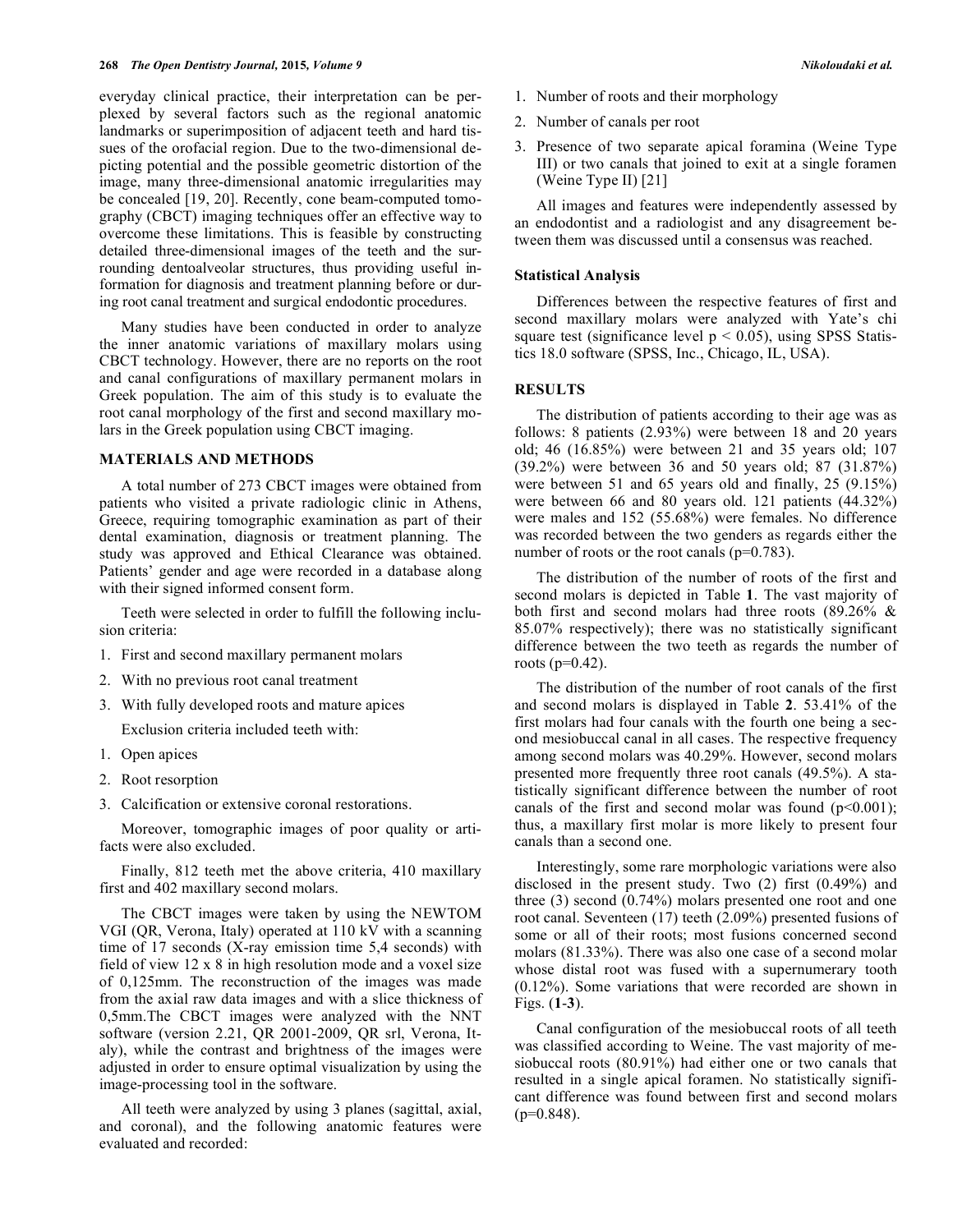# **Table 1. Distribution of first and second molars according to the number of their roots.**

|           | 1 root | 2 roots | 3 roots | 4 roots | <b>Total</b> |
|-----------|--------|---------|---------|---------|--------------|
| 1st molar | 16     | 23      | 366     |         | 410          |
| 2nd molar | 22     | 33      | 342     |         | 402          |
| Total     | 38     | 56      | 708     | 10      | 812          |

|  |  | Table 2. Distribution of first and second molars according to the number of their root canals. |  |
|--|--|------------------------------------------------------------------------------------------------|--|
|--|--|------------------------------------------------------------------------------------------------|--|

|           | l canal | 2 canals | 3 canals | 4 canals | 5 canals | <b>Total</b> |
|-----------|---------|----------|----------|----------|----------|--------------|
| 1st molar | 16      |          | 153      | 219      |          | 410          |
| 2nd molar | 19      |          | 199      | 162      |          | 402          |
| Total     | 35      | 22       | 352      | 381      | 22       | 812          |



**Fig. (1).** A case of unilateral permanent maxillary second molar fused with a supernumerary tooth in the distal root, as view in sagittal and axial direction using NNT Viewer Software.











**Fig. (3).** Cases of maxillary permanent molars with root and root canal variations in sagittal and axial section; (**A**) a second molar with one root and one root canal, (**B**) 4-rooted first molar, presenting 3 buccal roots, (**C**) a second molar with fusion between mesial and palatal root to full lenth.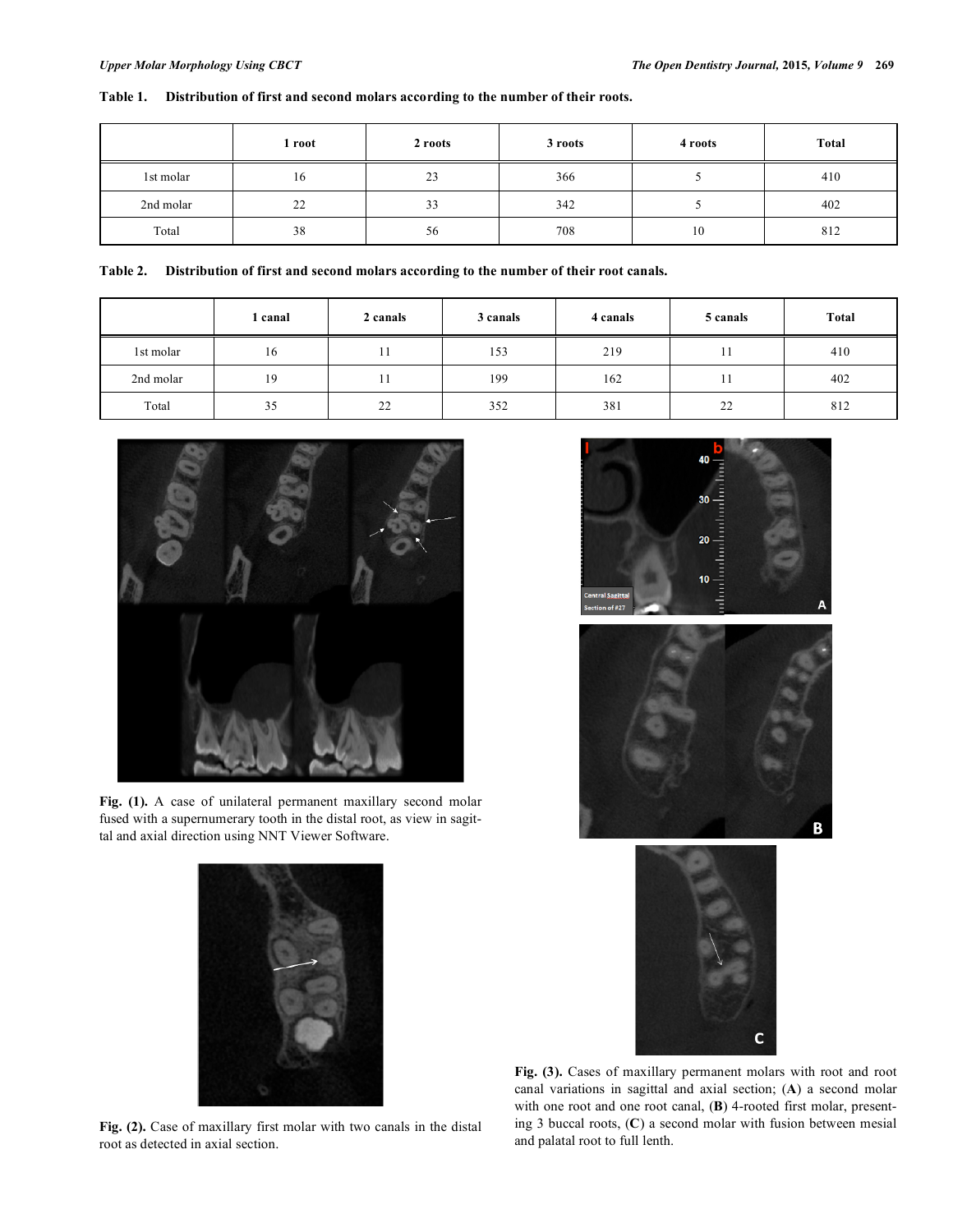#### **DISCUSSION**

CBCT is an essential tool which supplies the clinician with detailed information that conventional intraoral radiographs or panoramic images are not able to, due to its ability to demonstrate anatomic features in three dimensions. It has gained great popularity in the field of Endodontics regarding the identification and the management of perplexing conditions. These include the determination of tooth morphological abnormalities or extra canals in a root as well as the ability to assess intra-operative endodontic treatment mishaps, such as obturating material overextension, instrument separation, identification of root perforations and calcified canals. As far as periapical radiolucencies are concerned, CBCT reveals bone defects of the cancellous bone and cortical bone separately and there is evidence that the prevalence of apical periodontitis is significantly higher when using CBCT, in comparison with conventional periapical radiographs [22, 23]. CBCT technology has been also proven advantageous in the differential diagnosis of periapical pathosis of non-endodontic origin where the extension of the lesion and its connection to the surrounding anatomical features cannot be determined by the conventional radiographic images. Furthermore, it can be helpful in dentoalveolar trauma cases [24] especially in root fractures [25] luxation displacement and alveolar fractures and in the differential diagnosis of resorption (external, internal and cervical invasive resorption) [26]. Finally, three-dimensional imaging of anatomic features, such as mental foramen, sinus and mandibular canal, is applied in pre-operative case planning in surgical endodontics in order to identify the exact location of root apex/apices and to determine their proximity to adjacent anatomical structures.

In the present study, CBCT was used in order to provide information about the presence or the absence of the MB2 canal in the mesial roots of maxillary permanent molars in Greek population. Recent information from the research field [27, 28] provides evidence that CBCT can be considered as an equally reliable method in detecting the MB2 canal with the gold standard of clinical sectioning the specimens and the state-of-the-art technique of μCT.

In our study, it was shown that the majority of upper permanent molars present 3 roots, which is in accordance with previously reported results [5]. The incidence of the MB2 canal in our study was 53% for the upper first molars and 40.29% for the second molars, which was within the range of previously reported results [29, 30]. However, it appears to be higher than reported in previous study in Greece. Sykaras *et al.* [31] in their *in vitro* study combined macroscopic observation and evaluation of radiographic images and reported that the incidence of the MB2 canal was 32%. This finding is regarded to be a great indication that the CBCT imaging technique can be a useful tool towards identifying or confirming the presence of additional canals in roots. During the last decade, a vast amount of information regarding the presence of MB2 canal in maxillary molars in a variety of geographical populations has been released [29, 32-37]. The difference in the incidence of the MB2 has been attributed to the impact of the ethnic background on maxillary molar root morphology [37]. Additionally, regarding the configuration of the canal's system in the mesiobuccal root, we found that the majority of MB2 canals merge in a single apical foramen (80.91%) with no correlation to the position of the tooth.

However, our study detected a significant correlation regarding the presence of the MB2 canal either at the first or the second molars, with the former being more likely to present four canals than a second one. Moreover, a correlation between gender and the presence of MB2 canal was not found in our study, which is in agreement with previous studies [33].

Additional variations in inner tooth morphology include an extra canal in the distobuccal and palatal root of the first maxillary molar, but they are rarely observed. In our study we found an additional canal in the distal root of only one upper first molar (Fig. **2**), conforming to previously reported results which propose the low incidence of these variations [5, 33, 35, 36].

 Moreover, we found that maxillary molars in Greek population present fused root in only 2.09%, which is most prevalent in the maxillary second molars (81.33%) (Fig. **3**). Studies in Ugandan [38], Irish [39] and Brazlilian [37] population found that the prevalence of root fusion in this tooth group may vary from 7.94% to 43%. On the other hand, a study in Korean population revealed that the incidence of root fusion is 0.73% in first molars and 10.71% in the second maxillary molars, while studies conducted in Burmese [30] and Thai [29] populations found three separate roots in all maxillary first molars. These differences provide an additional indication that the ethnic origin may have a strong impact on the morphology of the maxillary molars.

Single roots and single canals, which are rare abnormalities for the first molars [5], were found in 0.49% of the upper first molars and in 0.74% of the second molars. Their presence appears to be relatively uncommon, which is corresponding to observations revealed in previous studies [5, 36].

During the CBCT images evaluation, a second molar fused with a supernumerary tooth was detected (Fig. **1**). Fusion arises when two or more separate tooth buds merge at some stage of their development. Depending on the formation stage and the amount of available dentin, fusion can be partial or complete, resulting in a dysmorphic tooth with a fused crown and either joined or separate pulp chambers and canals [40]. Fusion is more prevalent in deciduous teeth, even if it may occur both in the deciduous and permanent dentition [40, 41]. With incidence less than 1% in Caucasian population [42], fusion is predominantly found in incisors and canines but scarcely in molars [42, 43-45] Its bilateral occurrence is about ten times less common than unilateral one [43]. The frequency of fusion between permanent and supernumerary teeth is 0.1%, and this type of fusion usually involves maxillary anterior teeth [45]. Clinically, this malformation leads to a dysmorphic shape with excessive mesiodistal tooth width. Especially in case of fusion between a regular tooth and a supernumerary tooth, more arch length is required causing spacing and alignment problems [46]. To our knowledge, little is known about the prevalence of maxillary second molars fusion with supernumerary teeth [47], except some case reports published over the past years, which are mainly focused on mandibular molars [45, 48, 49].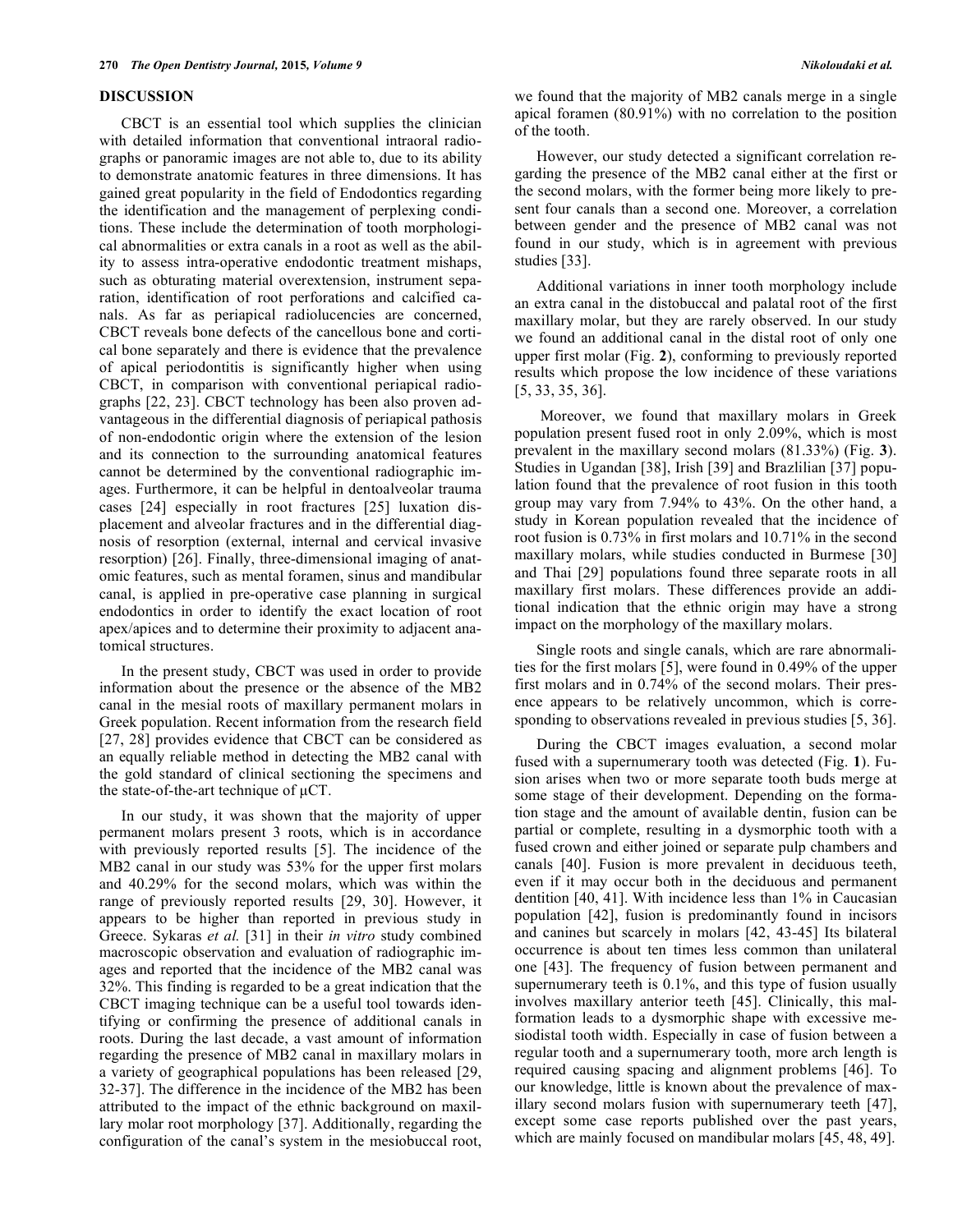As mentioned before, even though CBCT imaging technology plays a significant role in the field of Endodontics, it cannot be routinely used in everyday clinical practice. The clinician should keep in mind that the patient is still exposed to ionizing radiation and ought to assess the relative risk. It is of vital importance for the patient the radiation exposure to be kept as low as judiciously feasible [50].

### **CONCLUSION**

The present study showed that the Greek population has a higher prevalence of type III canal configurations according to Weine's classification in the mesio-buccal roots of maxillary molars. In addition, the incidence of the MB2 canal was significantly higher in first molars than in second molars.

To our knowledge, for the first time, we demonstrate the occurrence rate of rare morphologic variations such as maxillary first molars with a single root and a single canal and the fusion of a maxillary second molar with a supernumerary tooth in Greek population.

These morphological differences found in mesio-buccal roots may occur in ethnically divergent populations and should be taken into account by the clinician during surgical or nonsurgical endodontic procedures of the permanent maxillary molars.

It can be concluded that in vivo CBCT image's evaluation appears to be a noninvasive and clinically efficient tool in understanding the root morphology and root canal anatomy. The present findings could allocate the clinician pivotal information, on the grounds that meticulous knowledge of anatomic variations could result in the improvement of the outcomes of root canal treatment.

### **CONFLICT OF INTEREST**

The authors confirm that this article content has no conflict of interest.

#### **ACKNOWLEDGEMENTS**

The authors gratefully acknowledge Dr. Mastoris M. for his generous and helpful contribution to this study.

#### **REFERENCES**

- [1] Vertucci FJ. Root canal anatomy of the human permanent teeth. Oral Surg Oral Med Oral Pathol 1984; 58: 589-99.
- [2] Slowey RR. Root canal anatomy. Road map to successful endodontics. Dent Clin North Am 1979; 23: 555-73.
- [3] Vertucci FJ. Root canal morphology and its relationship to endodontic procedures. Endod Top 2005; 10: 3-29.
- [4] Weine FS, Healey HJ, Gerstein H, Evanson L. Canal configuration in the mesiobuccal root of the maxillary first molar and its endodontic significance. Oral Surg Oral Med Oral Pathol 1969; 28: 419- 25.
- [5] Cleghorn BM, Christie WH, Dong CC. Root and root canal morphology of the human permanent maxillary first molar: a literature review. J Endod 2006; 32: 813-21.
- [6] Pecora JD, Woelfel JB, Sousa Neto MD, Issa IP. Morphologic study of the maxillary molars. Part II: internal anatomy. Braz Dent J 1992; 3: 53-7.
- [7] Sert S, Bayirli GS. Evaluation of the root canal configurations of the mandibular and maxillary permanent teeth by gender in the Turkish population. J Endod 2004; 30: 391-8.
- [8] Ferguson DB, Kjar KS, Hartwell GR. Three canals in the mesiobuccal root of a maxillary first molar: a case report. J Endod 2005; 31: 400-2.
- [9] Christie WH, Pekoff MD, Fugel HM. Maxillary molar with two palatal root a retrospective clinical study. J Endod 1991; 17: 80-4.
- [10] Badole GP, Bahadure RN, Warhadpande MM, Kubde R. A rare root canal configuration of maxillary second molar: a case report. Case Rep Dent 2012; 2012: 767582.
- [11] De Moor RJ. C-shaped root canal configuration in maxillary first molars. Int Endod J 2002; 35: 200-8.
- [12] Carns EJ, Skidmore AE, Morgantown W. Configurations and deviations of root canals of maxillary first premolars. Oral Surg 1973; 36: 880-6.
- [13] Barker BCW, Lockett BC, Parsons KC. The demonstrations of root canal anatomy. Aust Dent J 1969; 14: 37-41
- [14] Ross F, Evanchik PA. Root fusion in molars: incidence and sex linkage. J Periodontol 1981; 52: 663-7.
- [15] Kaffe I, Kaufman A, Littner MM, Lazarson A. Radiographic study of the root canal system of mandibular anterior teeth. Int Endod J 1985; 18: 253-9.
- [16] Pineda F. Roentgenographic investigation of the mesiobuccal root of the maxillary first molar. Oral Surg Oral Med Oral Pathol 1973; 36: 253-60.
- [17] Buhrley LJ, Barrows MJ, BeGole EA, Wenckus CS. Effect of magnification on locating the MB2 canal in maxillary molars. J Endod 2002; 28: 324-7.
- [18] Stropko JJ. Canal morphology of maxillary molars: clinical observations of canal configurations. J Endod 1999; 25: 446-50.
- [19] Patel S, Dawood A, Pitt Ford T, Whaites E. The potential applications of cone beam computed tomography in the management of endodontic problems. Int Endod J 2007; 40: 818-30.
- [20] Cotton TP, Geisler TM, Holden DT, Schwartz SA, Schindler WG. Endodontic applications of cone beam volumetric tomography. J Endod 2007; 33: 1121-32.
- [21] Weine FS. Endodontic Therapy.  $4<sup>th</sup>$  ed. St. Louis, MO: Mosby 1989; pp. 222-3.
- [22] Estrela C, Bueno MR, Leles CR, Azevedo B, Azevedo JR. Accuracy of cone beam computed tomography and panoramic radiography for the detection of apical periodontitis. J Endod 2008; 34: 273-9.
- [23] Nakata K, Naitoh M, Izumi M, Inamoto K, Ariji E, Nakamura H. Effectiveness of dental computed tomography in diagnostic imaging of periradicular lesion of each root of a multi-rooted tooth: case report. J Endod 2006; 32: 583-7.
- [24] Cohenca N, Simon JH, Roges R, Morag Y, Malfaz JM. Clinical indications for digital imaging in dento-alveolar trauma. Part 1: traumatic injuries. Dent Traumatol 2007; 23: 95-104.
- [25] Bernardes RA, de Moraes IG, Húngaro Duarte MA, Azevedo BC, de Azevedo JR, Bramante CM. Use of cone beam volumetric tomography in the diagnosis of root fractures. Oral Surg Oral Med Oral Pathol Oral Radiol Endod 2009; 108: 270-7.
- [26] Bhuva B, Barnes JJ, Patel S. The use of limited cone beam computed tomography in the diagnosis and management of a case of perforating internal root resorption. Int Endod J 2011; 44: 777-86.
- [27] Blattner TC, George N, Lee CC, Kumar V, Yelton CD. Efficacy of cone beam computed tomography as a modality to accurately identify the presence of second mesiobuccal canals in maxillary first and second molars: a pilot study. J Endod 2010; 36: 867-70.
- [28] Domark JD, Hatton JF, Benison RP, Hildebolt CF. An ex vivo comparison of digital radiography and cone-beam and micro computed tomography in the detection of the number of canals in the mesiobuccal roots of maxillary molars. J Endod 2014; 39: 901- 5.
- [29] Alavi AM, Opasanon A, Ng YL,Gulabivala K. Root and canal morphology of Thai maxillary molars. Int Endod J 2002; 35: 478- 85.
- [30] Ng YL, Aung TH, Alavi A, Gulabivala K. Root and canal morphology of Burmese maxillary molars. Int Endod J 2001; 34: 620- 30.
- [31] Sykaras S, Economou P. Root canal morphology of the mesiobuccal root of the maxillary first molar. Oral Res Abstr 1971; 2025.
- [32] Lee JH, Kim KD, Lee JK, *et al.* Mesiobuccal root canal anatomy of Korean maxillary first and second molars by cone-beam computed tomography. Oral Surg Oral Med Oral Pathol Oral Radiol Endod 2011; 111: 785-91.
- [33] Neelakantan P, Subbarao C, Ahuja R, Subbarao CV, Gutmann JL. Cone-beam computed tomography study of root and canal mor-